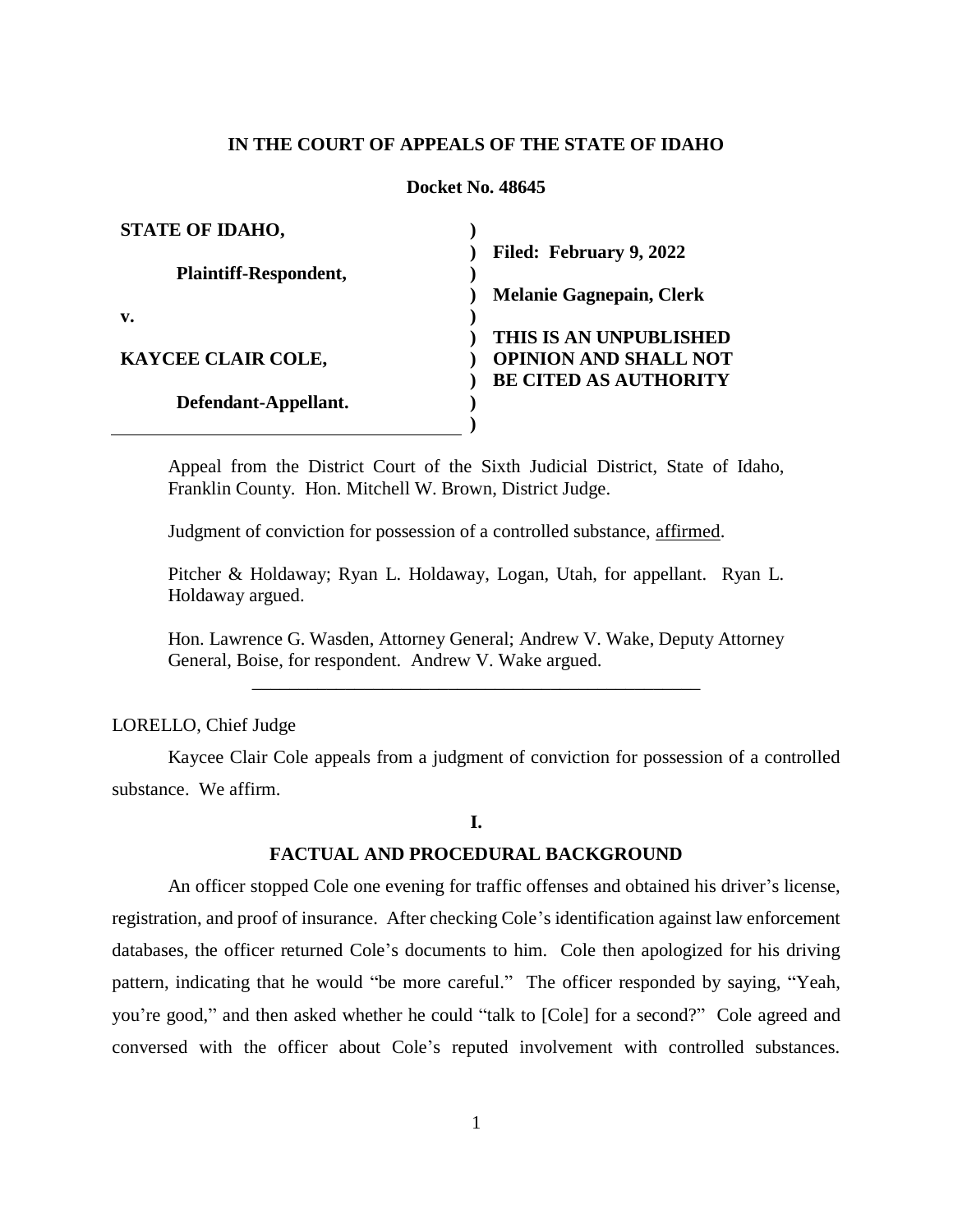Eventually, Cole consented to a search of his vehicle, which yielded a methamphetamine pipe made from a light bulb.

The State charged Cole with possession of methamphetamine. I.C. § 37-2732(c)(1). Cole moved to suppress the evidence obtained during the roadside search and an alleged subsequent search at the local sheriff's office.<sup>1</sup> The district court denied the motion, concluding Cole had: (1) authorized the roadside search of his vehicle during a consensual encounter with the officer after the conclusion of the traffic stop; and (2) presented no argument or evidence regarding the alleged second search. Cole entered a conditional guilty plea, reserving the right to appeal the denial of his motion to suppress. Cole appeals.

### **II.**

## **STANDARD OF REVIEW**

The standard of review of a suppression motion is bifurcated. When a decision on a motion to suppress is challenged, we accept the trial court's findings of fact that are supported by substantial evidence, but we freely review the application of constitutional principles to the facts as found. *State v. Atkinson*, 128 Idaho 559, 561, 916 P.2d 1284, 1286 (Ct. App. 1996). At a suppression hearing, the power to assess the credibility of witnesses, resolve factual conflicts, weigh evidence, and draw factual inferences is vested in the trial court. *State v. Valdez-Molina*, 127 Idaho 102, 106, 897 P.2d 993, 997 (1995); *State v. Schevers*, 132 Idaho 786, 789, 979 P.2d 659, 662 (Ct. App. 1999).

#### **III.**

#### **ANALYSIS**

Cole argues that the district court erred by denying his motion to suppress because an unlawful extension of the traffic stop tainted his consent to the roadside search of his vehicle.<sup>2</sup> The

 $\overline{a}$ 

<sup>1</sup> It is unclear whether the possession of methamphetamine charge arose from methamphetamine residue on the light bulb or other controlled substances discovered during the alleged second search of his vehicle.

<sup>&</sup>lt;sup>2</sup> Cole's opening brief contains no argument or authority asserting that the district court erred by denying his motion to suppress in relation to the alleged second search of his vehicle at the sheriff's office. Despite acknowledging the State's argument that this defect resulted in the waiver of any issue related to the alleged second search, Cole's reply brief contains no substantive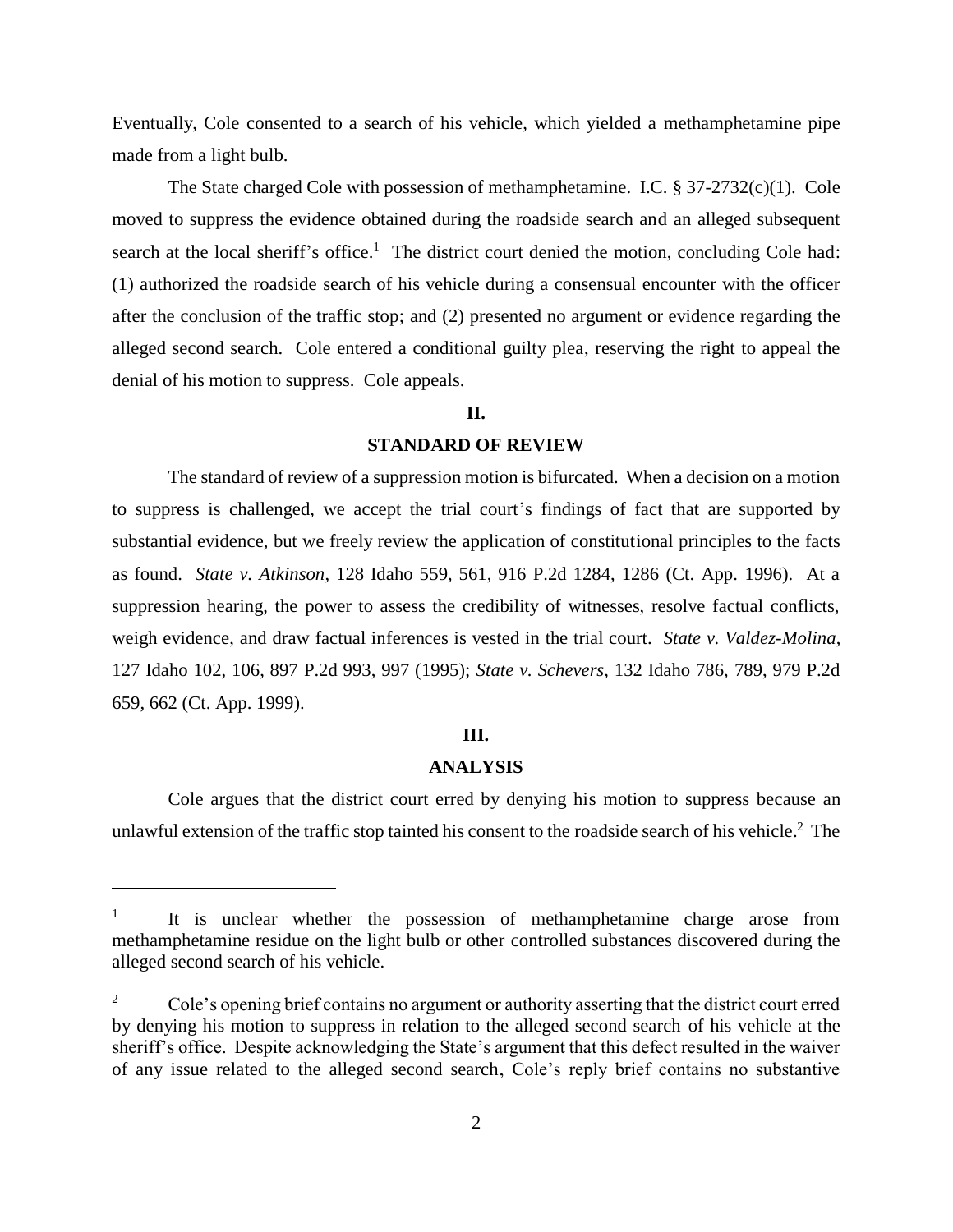State responds that the district court correctly determined that Cole authorized the search during a consensual encounter with the officer after the traffic stop concluded. We hold that Cole was not detained when he consented to the search of his vehicle and, therefore, has failed to show error in the denial of his motion to suppress. $3$ 

Cole acknowledges that his argument turns on whether the traffic stop transformed into a consensual encounter when the officer returned Cole's documents, said he was "good," and asked to speak with him briefly. A traffic stop may evolve into a consensual encounter if the officer returns the driver's license, registration and insurance documents, and makes no further show of authority that would convey a message that the individual is not free to go. *State v. Roark*, 140 Idaho 868, 870, 103 P.3d 481, 483 (Ct. App. 2004). The ultimate focus of the inquiry is whether, under the totality of the circumstances, "a reasonable person would feel free to decline the officers' requests or otherwise terminate the encounter." *Florida v. Bostick*, 501 U.S. 429, 436 (1991).

The district court concluded that Cole voluntarily authorized the search of his vehicle during a consensual encounter with law enforcement after the conclusion of a lawful traffic stop. In reaching this conclusion, the district court found that the officer lawfully stopped Cole for speeding and failing to maintain his lane. After obtaining Cole's license, registration, and proof of insurance, and confirming the validity of Cole's license, the officer returned Cole's documents and the following exchange occurred:

| Officer: | Alright [Cole], here's your stuff, man.                |
|----------|--------------------------------------------------------|
| Cole:    | [S] orry about that officer, I'll be more careful.     |
| Officer: | Yeah, you're good. Um, can I talk to you for a second? |

 $\overline{a}$ 

response. Consequently, Cole has waived any issue related to the alleged second search. *See State v. Zichko*, 129 Idaho 259, 263, 923 P.2d 966, 970 (1996).

<sup>3</sup> Cole's statement of issues presented on appeal indicates that his "detention was unconstitutionally prolonged under the Fourth Amendment . . . and pursuant to Article I, Section 17 of the Idaho Constitution." However, Cole provides no cogent reason why Article I, Section 17 of the Idaho Constitution should be applied differently than the Fourth Amendment to the United States Constitution in this case. Therefore, the Court will rely on judicial interpretation of the Fourth Amendment in its analysis of Cole's claims. *See State v. Schaffer*, 133 Idaho 126, 130, 982 P.2d 961, 965 (Ct. App. 1999).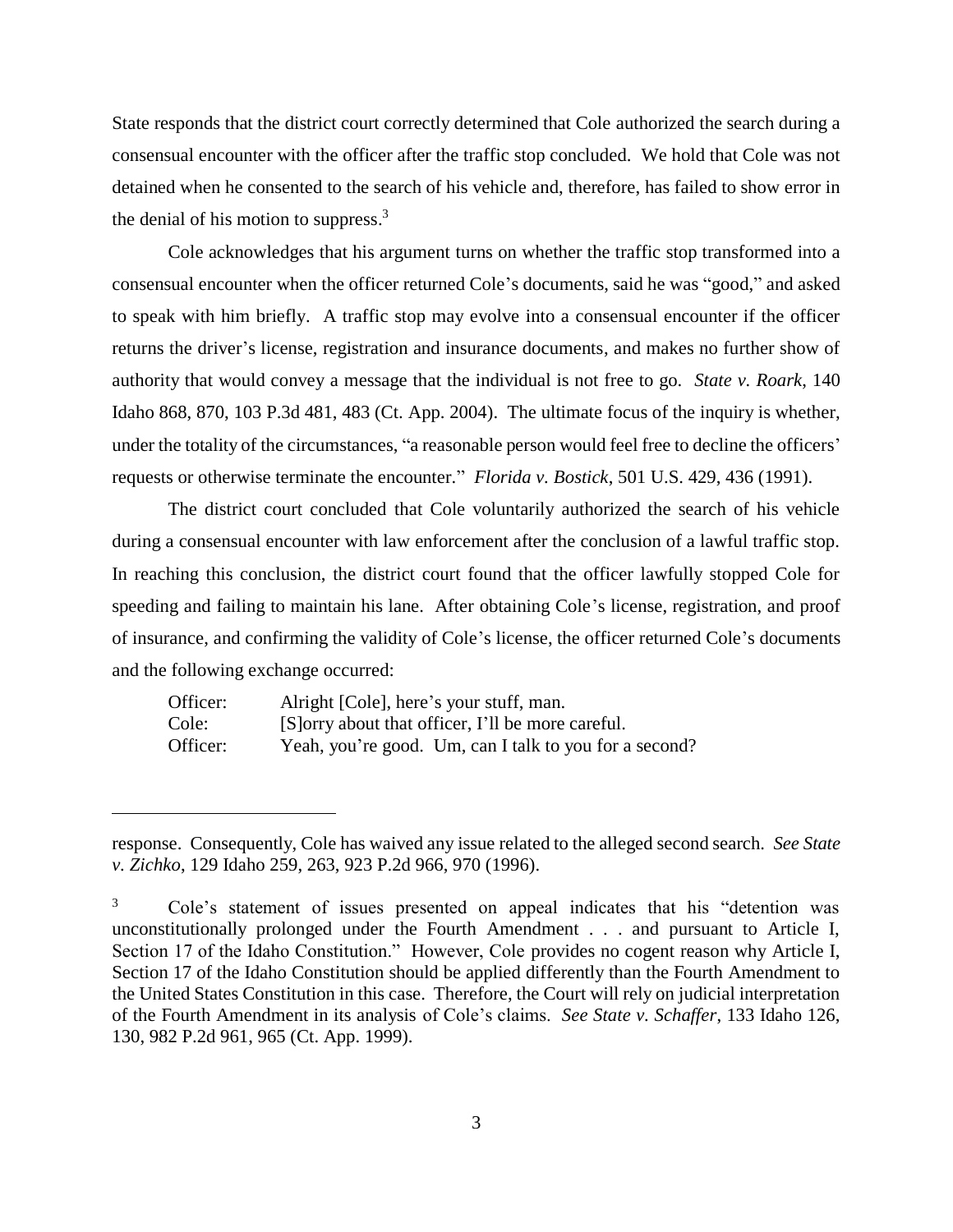The district court further found that Cole verbally agreed to the officer's request, spoke with the officer about Cole's alleged involvement with controlled substances, and then consented to a search of his vehicle. The search yielded a methamphetamine pipe made from a light bulb. Although the emergency lights on the officer's patrol vehicle remained activated when Cole agreed to talk to the officer and consented to the search of the vehicle, the district court determined that this did not "interject an assertion of authority" into the officer's exchange with Cole, which otherwise "clearly demonstrated" the investigatory detention was complete and that "Cole was free to go about his business." In support of this determination, the district court interpreted the words "alright" and "you're good," in conjunction with returning Cole's documents, as "dismissive and concluding in nature," signifying the conclusion of the traffic stop. The district court further reasoned that the emergency lights remained on for "safety purposes" as it would "seriously jeopardize the safety of both [the officer] and Cole" to conduct a search at night with the lights off. The district court concluded that "a reasonable person in Cole's position would have interpreted [the officer's] brief comments, casual demeanor, non-aggressive and conversational tone as an invitation to engage in further discussion." Consequently, the district court found the traffic stop had "transformed into a consensual encounter" when Cole authorized the search of his vehicle.

Cole argues that his detention continued beyond the return of his documents and the officer's request to speak with Cole further because the officer's "series of ambiguous statements . . . was simply not clear enough to overcome the show of authority exhibited by the officer's overhead lights" and close proximity to Cole's vehicle while requesting permission to search. We disagree.

An officer's continued use of the emergency lights on a patrol vehicle after initiating a seizure generally suggests that the seizure is ongoing. *See State v. Gutierrez*, 137 Idaho 647, 651, 51 P.3d 461, 465 (Ct. App. 2002). That does not, however, necessarily mean that a traffic stop cannot transform into a consensual encounter while a patrol vehicle's lights remain activated. *See Roark*, 140 Idaho at 871, 103 P.3d at 484. According to Cole, *State v. Henage*, 143 Idaho 655, 659, 644, 152 P.3d 16, 20, 25 (2007) (plurality), and *Roark* require officers to expressly instruct drivers using "clear, unambiguous, and unequivocal" language that they are no longer detained to terminate a traffic stop while the lights of a patrol vehicle remain activated. Cole's argument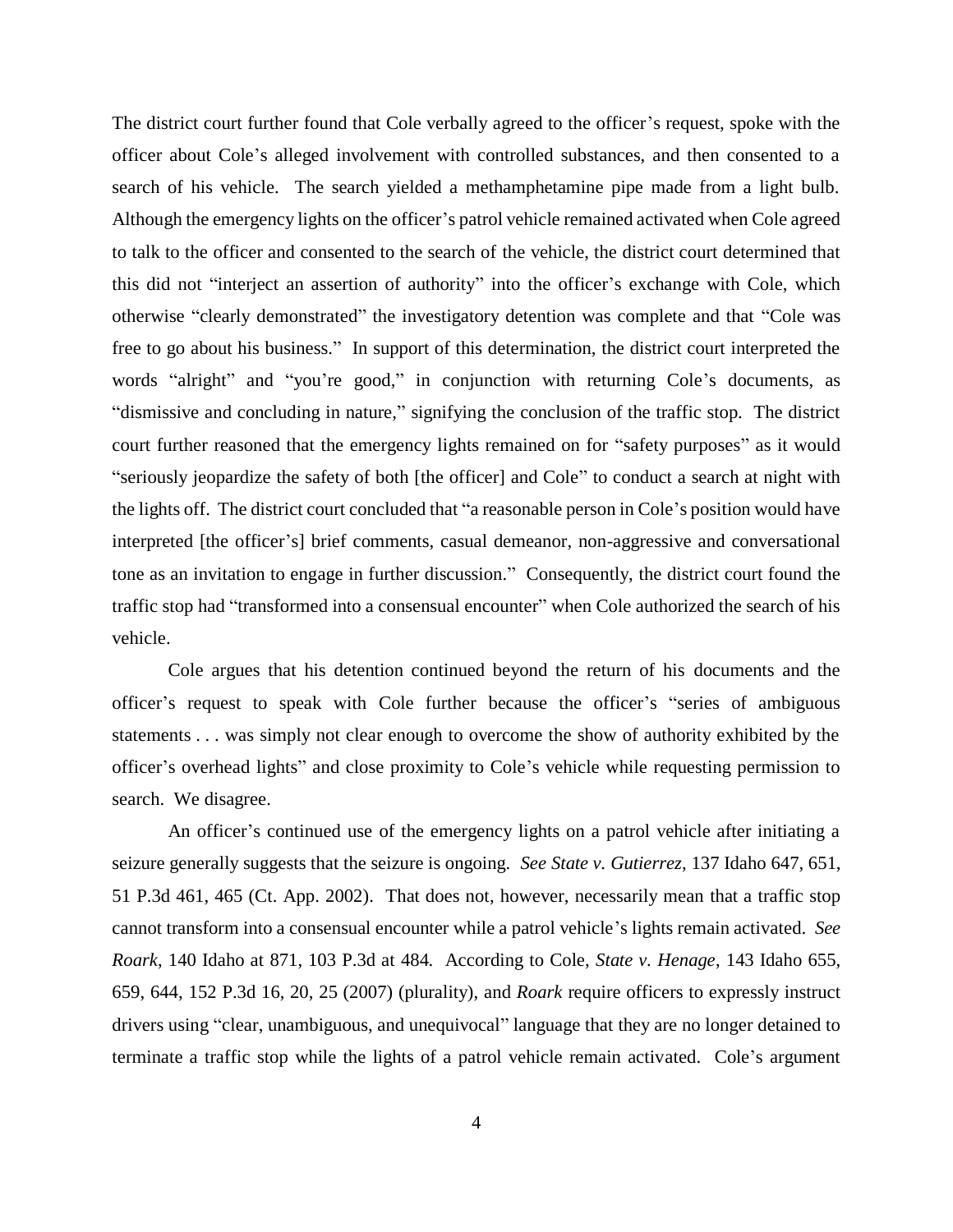mistakes a condition these cases identify as *sufficient* to terminate a traffic stop for one that is *necessary*. An express statement by an officer that a detainee is free to go is unnecessary to terminate a traffic stop. *See Ohio v. Robinette*, 519 U.S. 33, 39-40 (1996) ("emphasizing the fact-specific nature of the reasonableness inquiry" under the Fourth Amendment and concluding it would "be unrealistic to require police officers to always inform detainees that they are free to go before a consent to search may be deemed voluntary"). We do not read either *Henage* or *Roark* as requiring more of officers to terminate a traffic stop while the lights of a patrol vehicle remain activated. Rather, the cases recognize that no reasonable person who *was* unequivocally instructed that he or she may go would disregard such a statement due to the emergency lights on a patrol vehicle--not that such unequivocal instruction is necessary to terminate a traffic stop. *See Henage*, 143 Idaho 655, 152 P.3d 16; *Roark*, 140 Idaho at 871, 103 P.3d at 484.

Cole also argues the officer's use of the words "alright" and "you're good" were ambiguous and would not have informed a reasonable person the stop had concluded, but Cole makes this argument by considering each statement in isolation and disregarding certain findings by the district court. According to Cole, the officer's use of "alright" was "a salutary phrase" to get Cole's attention that "did not purport to have to do with the entirety of the stop nor would any listener assume as much." Cole further contends that the officer's statement "you're good" was only a response to Cole's apology for his driving pattern and that nothing could be gleaned from the statement other than that he "was not necessarily in trouble" for traffic violations. Parsing the officer's exchange with Cole in this manner fails to consider the officer's statements in light of the totality of the circumstances. When considered in context, the officer's statements indicate that the stop had concluded. The officer's statement "you're good" came shortly after Cole received his documents back from the officer and was followed by a request for permission to talk further. Cole acknowledges that the officer's indication that Cole was "good" indicated that he was not "in trouble" for his traffic violations. In other words, the statement indicated that the officer did not intend to seek to penalize Cole for his driving. The officer's subsequent request for *permission* to converse further would make little sense to a reasonable person, unless he or she were free to decline and terminate the encounter. A reasonable person stopped for traffic offenses who just obtained his or her documents back from an officer, received an indication that no penalty for the announced purpose of the stop (*i.e.*, the traffic offense) was forthcoming, and was then asked for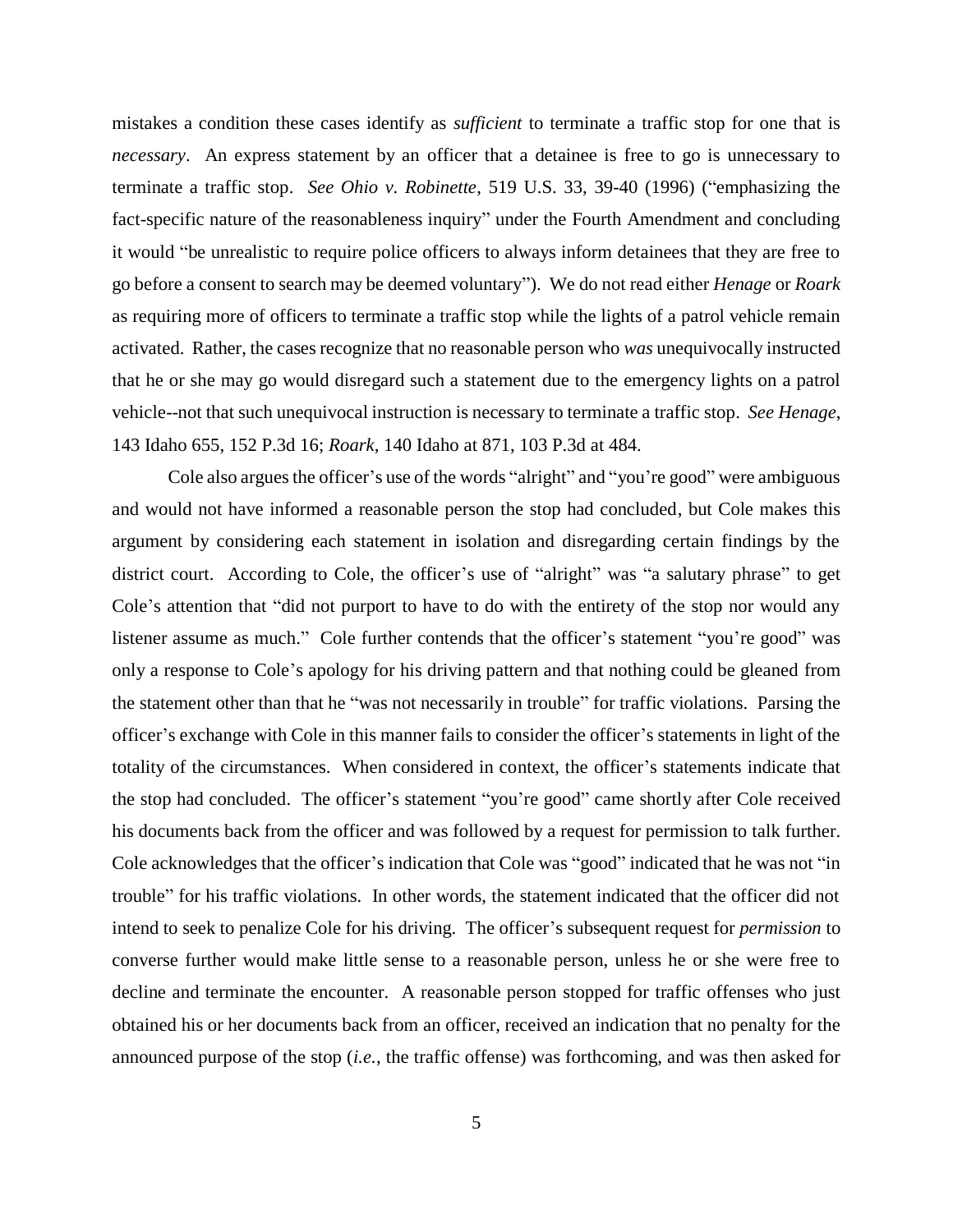permission to talk further would believe the traffic stop had concluded, despite the continued activation of the patrol vehicle's emergency lights.<sup>4</sup> See United States v. Gigley, 213 F.3d 509, 514 (10th Cir. 2000) (holding that, after termination of a traffic stop, a defendant's decision to grant an officer permission to "ask [the defendant] some questions" initiated a consensual encounter).

Cole's contention that a reasonable person would not have felt free to leave due to the officer's allegedly close physical proximity is similarly unavailing. The district court did not find that the officer blocked Cole from leaving, touched his vehicle, or engaged in any other coercive conduct.<sup>5</sup> The absence of such findings, despite the assertion below that the officer was unusually close to Cole's vehicle, suggests that the district court rejected Cole's version of the facts regarding the officer's proximity to Cole's vehicle. That the district court found that the officer was "extremely polite and courteous throughout the duration of the detention and consensual encounter" further supports this conclusion. Moreover, the officer's bodycam video, which was admitted during the suppression hearing as an exhibit, does not indicate that the officer stood so close to the driver's side of Cole's vehicle that "it would have been reckless for [him] to attempt to leave" as he asserts, much less decline the officer's request to talk further. Even considered in combination with the emergency lights, the officer's natural proximity to Cole's vehicle did not constitute a show of authority that continued his detention beyond the return of his documents.

 $\overline{a}$ 

<sup>&</sup>lt;sup>4</sup> Moreover, even if the traffic stop had not terminated, it is not clear that Cole's consent would have occurred during an unlawful extension of the stop. Officers can request permission for and conduct the *search* of a vehicle during an investigatory detention without violating the Fourth Amendment. *See State v. Silva*, 134 Idaho 848, 853, 11 P.3d 44, 49 (Ct. App. 2000). This principle logically extends to an officer obtaining a detainee's consent to converse about subjects unrelated to the underlying purpose of a traffic stop.

<sup>5</sup> The absence of such a factual finding distinguishes this case from *State v. Moore*, 154 P.3d 1 (Kan. 2007), which Cole cites in support of his argument that he was subject to a continued detention. In *Moore*, the Kansas Supreme Court concluded that Moore's detention continued beyond the return of his license and registration while a physically imposing officer, supported by a second armed officer, "alternat[ed] between leaning on and nearly touching the frame" of Moore's vehicle. *Id.* at 9.